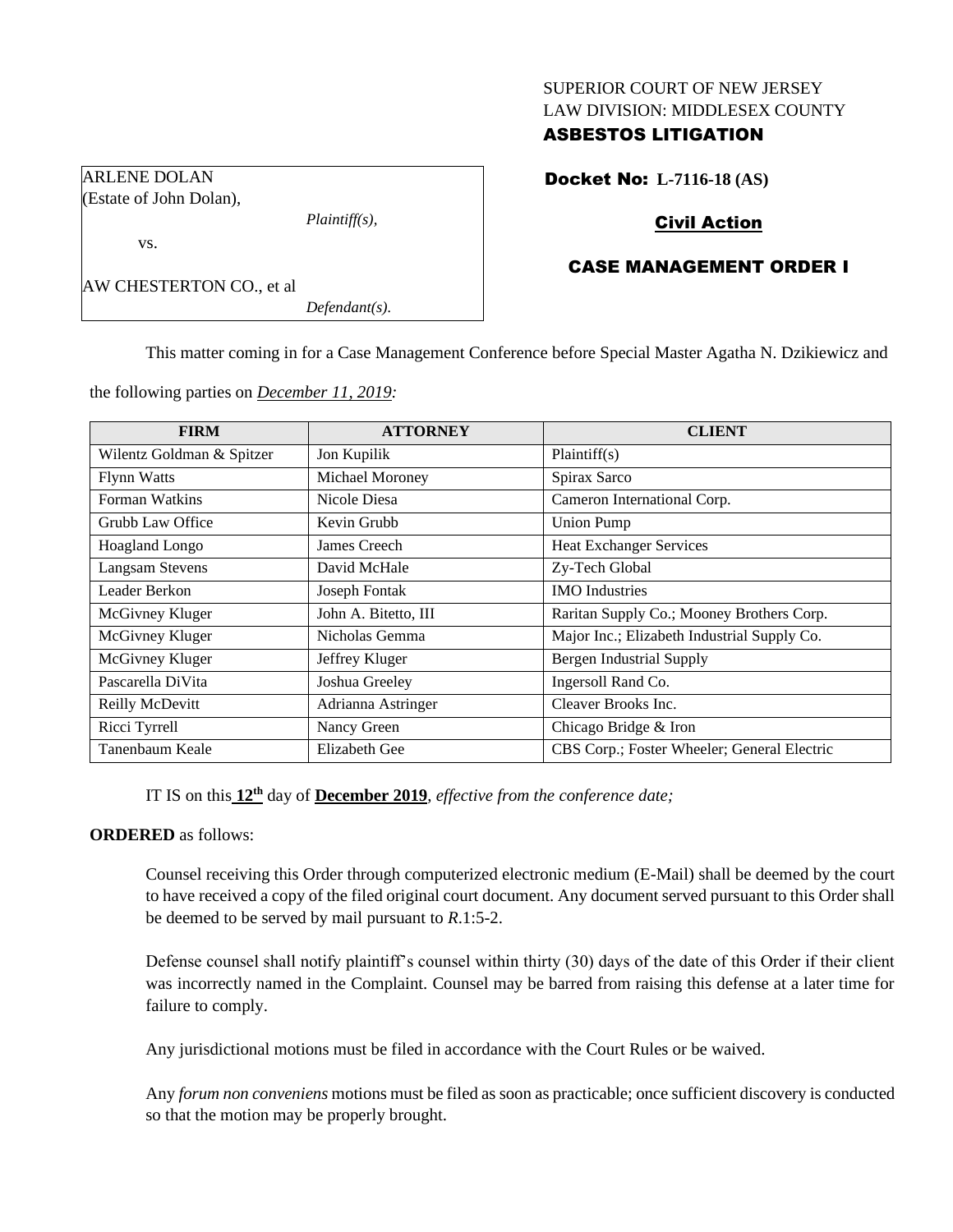## **DISCOVERY**

| December 27, 2019 | Plaintiff shall serve answers to wrongful death interrogatories by this date.                                                                                                                               |
|-------------------|-------------------------------------------------------------------------------------------------------------------------------------------------------------------------------------------------------------|
| January 17, 2020  | Defendants shall serve answers to standard interrogatories by this date.                                                                                                                                    |
| January 17, 2020  | Defendants shall propound supplemental interrogatories and document requests by this date.                                                                                                                  |
| February 18, 2020 | Plaintiff shall serve answers to supplemental interrogatories and document requests by this<br>date.                                                                                                        |
| March 31, 2020    | Fact discovery, including depositions, shall be completed by this date. Plaintiff's counsel shall<br>contact the Special Master within one week of this deadline if all fact discovery is not<br>completed. |
| April 17, 2020    | Depositions of corporate representatives shall be completed by this date.                                                                                                                                   |

### **EARLY SETTLEMENT**

December 18, 2020 Settlement demands shall be served on all counsel and the Special Master by this date.

January 29, 2020 @ 10:00am Early settlement conference.

#### **MEDICAL EXPERT REPORT**

August 31, 2020 Defendants shall identify its medical experts and serve medical reports, if any, by this date. In addition, defendants shall notify plaintiff's counsel (as well as all counsel of record) of a joinder in an expert medical defense by this date.

#### **LIABILITY EXPERT REPORTS**

- May 15, 2020 Plaintiff shall identify its liability experts and serve liability expert reports by this date or waive any opportunity to rely on liability expert testimony.
- August 31, 2020 Defendants shall identify its liability experts and serve liability expert reports, if any, by this date or waive any opportunity to rely on liability expert testimony.

### **SUMMARY JUDGMENT MOTION PRACTICE**

- May 29, 2020 Plaintiff's counsel shall advise, in writing, of intent not to oppose motions by this date.
- June 12, 2020 Summary judgment motions shall be filed no later than this date.
- July 10, 2020 Last return date for summary judgment motions.

#### **ECONOMIST EXPERT REPORTS**

May 15, 2020 Plaintiff shall identify its expert economists and serve expert economist report(s), if any, by this date or waive any opportunity to rely on economic expert testimony.

 $\_$  , and the set of the set of the set of the set of the set of the set of the set of the set of the set of the set of the set of the set of the set of the set of the set of the set of the set of the set of the set of th